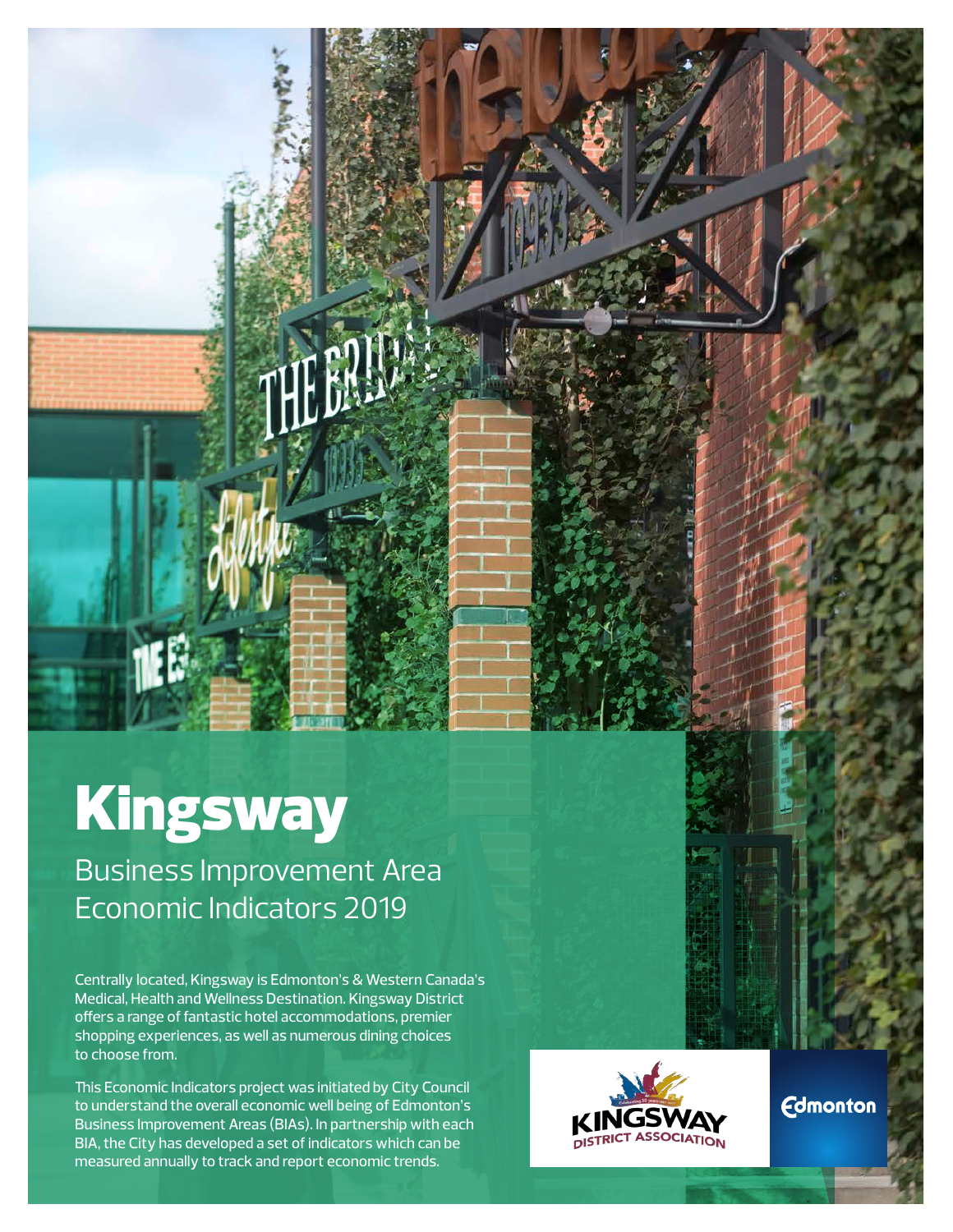#### **individual businesses are thriving**

#### businesses report they are stable, growing or in decline



Decrease in respondents who reported growing success\*

## **patrons report the bia is aesthetically pleasing**



Increase in respondents who agree\*

# **number of businesses within a bia is stable or growing**

#### number of licenced businesses year over year

 $\overline{11}$  = 10 New Business Licences



म म म म म

**Total Licenced Businesses: 410 Change from 2016: 50**



**Change from 2017: 85**



+103

2018 **New Licences**

**37** Total Licenced Businesses: 387<br>Change from 2018: -108

Increase in New Licences\* Increase in Total Licences\* The decrease in total licenses is due to a change in public market vendor counting.

न न न ज

## **businesses report they are satisfied with the mix of existing businesses in the area**



Decrease in respondents who indicated satisfaction\*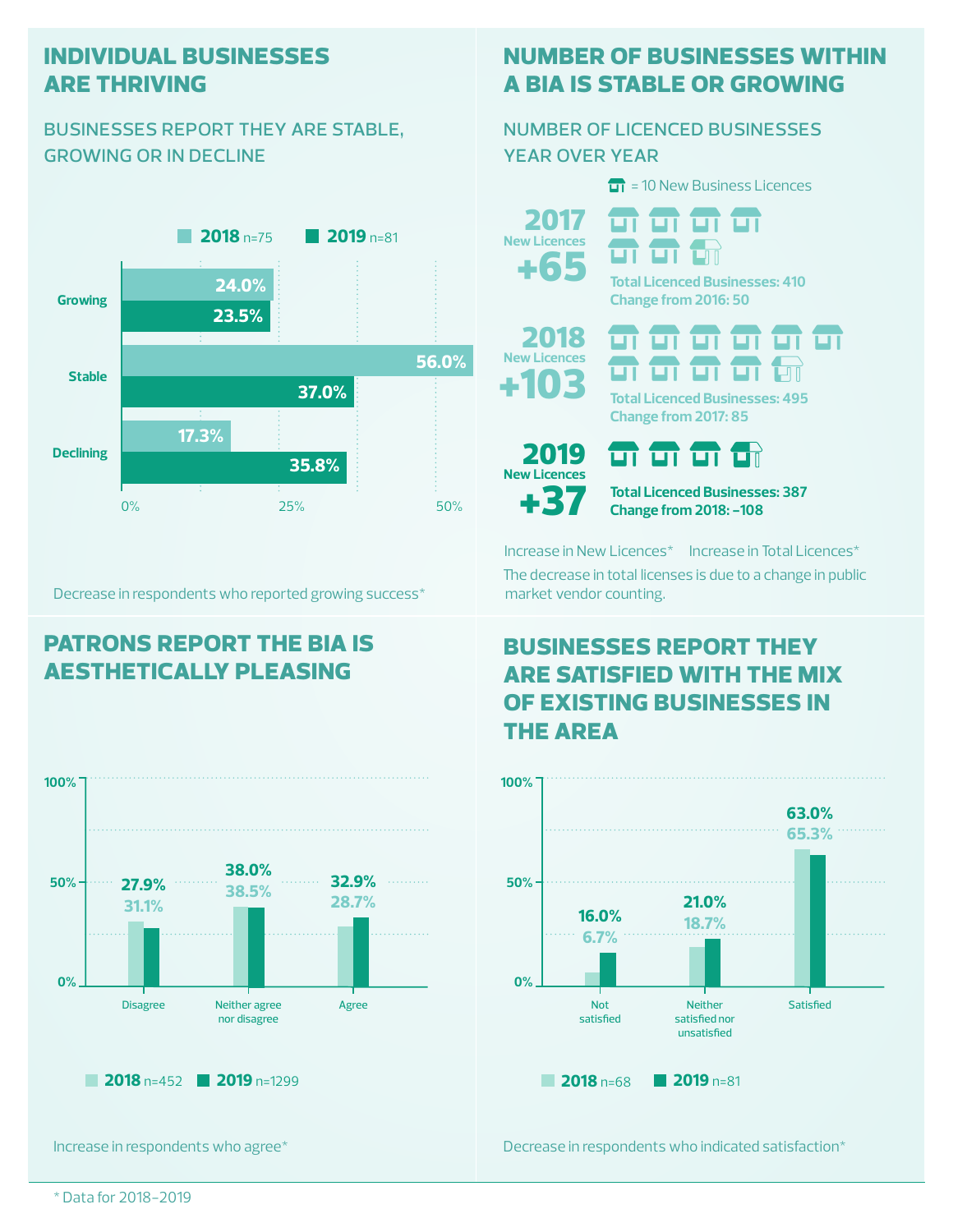

#### **bia property is desirable**

average commercial assessment value, by asset type



# **patrons report the area is a destination location**



Increase in respondents who stated Yes\*



The number of building permits has decreased, while the total construction value has increased.\*